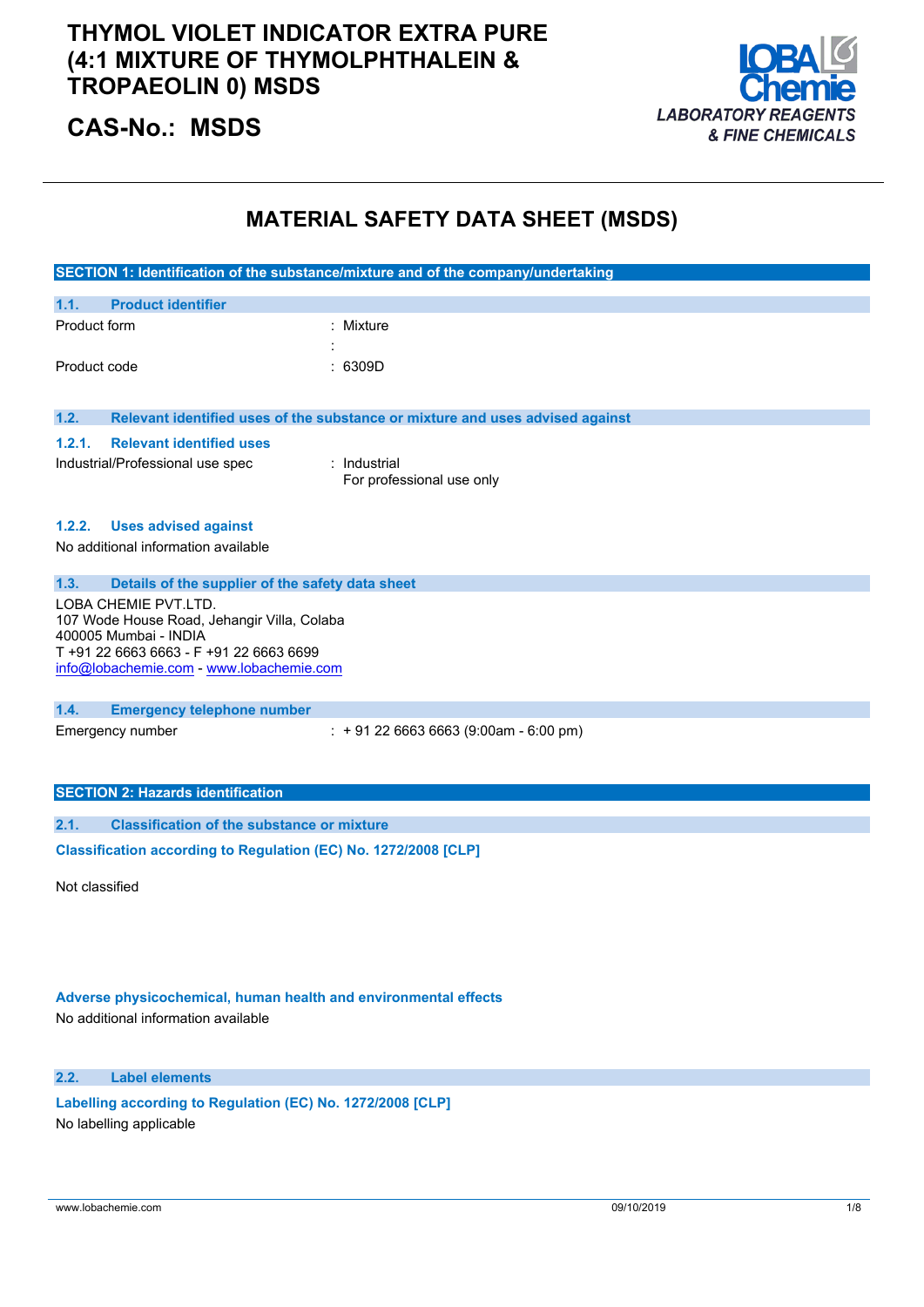Safety Data Sheet

### **2.3. Other hazards**

No additional information available

| <b>SECTION 3: Composition/information on ingredients</b> |  |
|----------------------------------------------------------|--|
|                                                          |  |

| 3.1. | <b>Substances</b> |  |
|------|-------------------|--|
|      | Not applicable    |  |

**3.2. Mixtures**

| <b>Name</b>                  | <b>Product identifier</b> | $\frac{9}{6}$ | <b>Classification according</b><br>to Regulation (EC) No.<br>1272/2008 [CLP] |
|------------------------------|---------------------------|---------------|------------------------------------------------------------------------------|
| THYMOLPHTHALEIN INDICATOR AR | (CAS-No.) 125-20-2        | 80            | Not classified                                                               |
| TROPAEOLINE O FOR MICROSCOPY | (CAS-No.) 547-57-9        | 20            | Not classified                                                               |

|      | <b>SECTION 4: First aid measures</b>                        |                                                                                                                                    |
|------|-------------------------------------------------------------|------------------------------------------------------------------------------------------------------------------------------------|
|      |                                                             |                                                                                                                                    |
| 4.1. | <b>Description of first aid measures</b>                    |                                                                                                                                    |
|      | First-aid measures after inhalation                         | : Remove person to fresh air and keep comfortable for breathing. If you feel unwell,<br>seek medical advice.                       |
|      | First-aid measures after skin contact                       | : Gently wash with plenty of soap and water. If skin irritation or rash occurs: Get<br>medical advice/attention.                   |
|      | First-aid measures after eye contact                        | : Remove contact lenses, if present and easy to do. Continue rinsing. If eye irritation<br>persists: Get medical advice/attention. |
|      | First-aid measures after ingestion                          | : Rinse mouth out with water. If you feel unwell, seek medical advice.                                                             |
| 4.2. | Most important symptoms and effects, both acute and delayed |                                                                                                                                    |
|      | No additional information available                         |                                                                                                                                    |
| 4.3. |                                                             | Indication of any immediate medical attention and special treatment needed                                                         |
|      | Treat symptomatically.                                      |                                                                                                                                    |
|      | <b>SECTION 5: Firefighting measures</b>                     |                                                                                                                                    |
|      |                                                             |                                                                                                                                    |
| 5.1. | <b>Extinguishing media</b>                                  |                                                                                                                                    |
|      | Suitable extinguishing media                                | : dry chemical powder, alcohol-resistant foam, carbon dioxide (CO2).                                                               |
|      | Unsuitable extinguishing media                              | : Do not use a heavy water stream.                                                                                                 |
| 5.2. | Special hazards arising from the substance or mixture       |                                                                                                                                    |
|      | No additional information available                         |                                                                                                                                    |
| 5.3. | <b>Advice for firefighters</b>                              |                                                                                                                                    |
|      | Protection during firefighting                              | : Do not attempt to take action without suitable protective equipment.                                                             |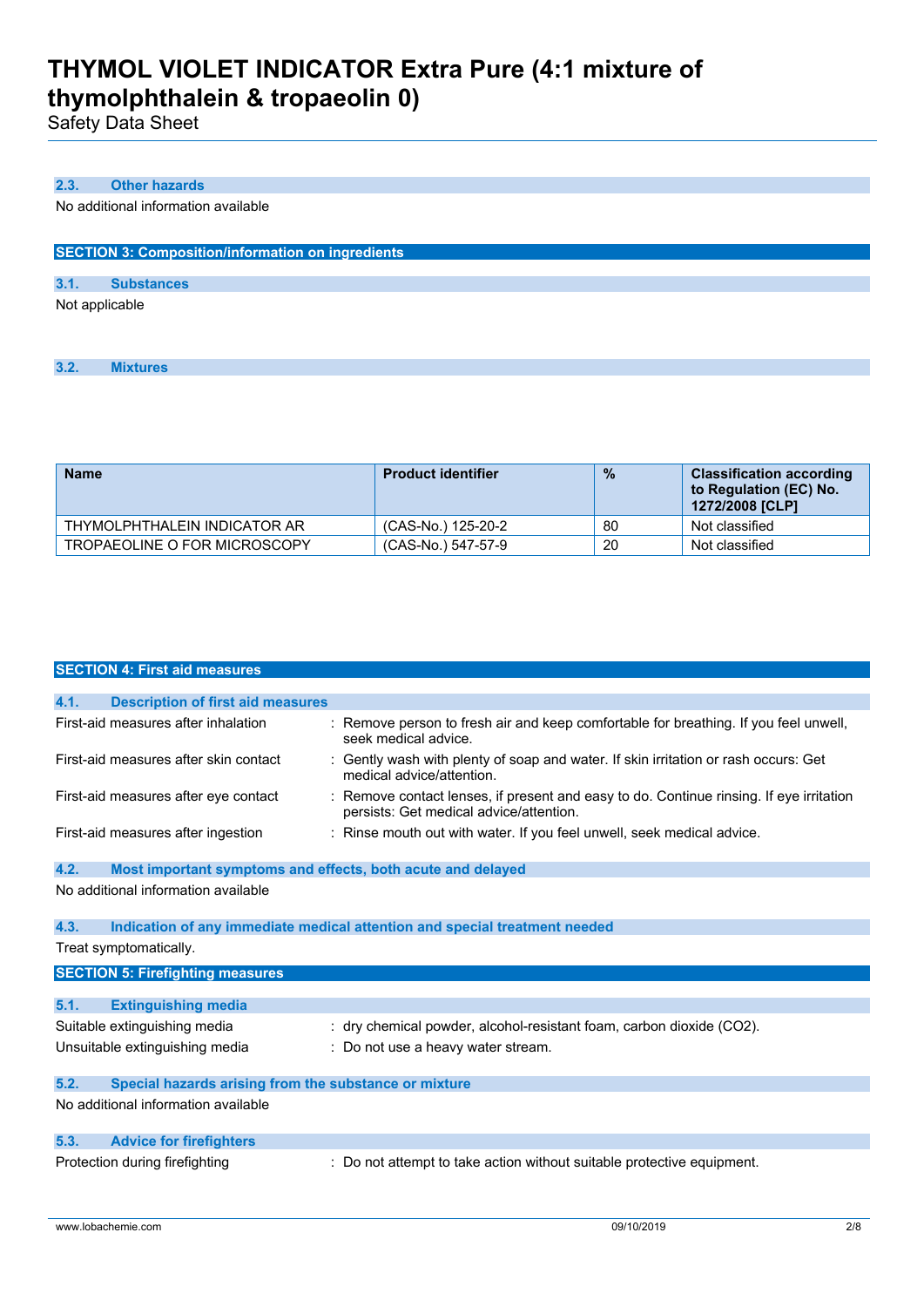Safety Data Sheet

| <b>SECTION 6: Accidental release measures</b>                       |                                                                              |  |
|---------------------------------------------------------------------|------------------------------------------------------------------------------|--|
| 6.1.                                                                | Personal precautions, protective equipment and emergency procedures          |  |
| For non-emergency personnel<br>6.1.1.                               |                                                                              |  |
| Emergency procedures                                                | : Avoid contact with skin, eyes and clothing.                                |  |
|                                                                     |                                                                              |  |
| For emergency responders<br>6.1.2.<br>Protective equipment          | : Use personal protective equipment as required.                             |  |
|                                                                     |                                                                              |  |
| 6.2.<br><b>Environmental precautions</b>                            |                                                                              |  |
| Avoid release to the environment.                                   |                                                                              |  |
| 6.3.                                                                |                                                                              |  |
| Methods and material for containment and cleaning up                |                                                                              |  |
| Methods for cleaning up                                             | : Clean contaminated surfaces with an excess of water.                       |  |
| <b>Reference to other sections</b><br>6.4.                          |                                                                              |  |
| No additional information available                                 |                                                                              |  |
| <b>SECTION 7: Handling and storage</b>                              |                                                                              |  |
| 7.1.<br><b>Precautions for safe handling</b>                        |                                                                              |  |
| Precautions for safe handling                                       | : Avoid contact with skin and eyes.                                          |  |
| Hygiene measures                                                    | : Wash hands and other exposed areas with mild soap and water before eating, |  |
|                                                                     | drinking or smoking and when leaving work.                                   |  |
| 7.2.                                                                |                                                                              |  |
| <b>Conditions for safe storage, including any incompatibilities</b> |                                                                              |  |
| Storage conditions                                                  | : Store in a well-ventilated place. Keep container tightly closed.           |  |
| <b>Specific end use(s)</b><br>7.3.                                  |                                                                              |  |
| No additional information available                                 |                                                                              |  |
| <b>SECTION 8: Exposure controls/personal protection</b>             |                                                                              |  |
| 8.1.<br><b>Control parameters</b>                                   |                                                                              |  |
| No additional information available                                 |                                                                              |  |
|                                                                     |                                                                              |  |

| 8.2.<br><b>Exposure controls</b>                              |                                      |
|---------------------------------------------------------------|--------------------------------------|
| Hand protection                                               | : Protective gloves                  |
| Eye protection                                                | : Chemical goggles or safety glasses |
| Skin and body protection                                      | : Wear suitable protective clothing  |
| Respiratory protection                                        | : Wear respiratory protection.       |
| <b>SECTION 9: Physical and chemical properties</b>            |                                      |
| 9.1.<br>Information on basic physical and chemical properties |                                      |
| Physical state                                                | : Solid                              |
| Colour                                                        | : Brownish cream powder.             |
| Odour                                                         | : No data available                  |
|                                                               |                                      |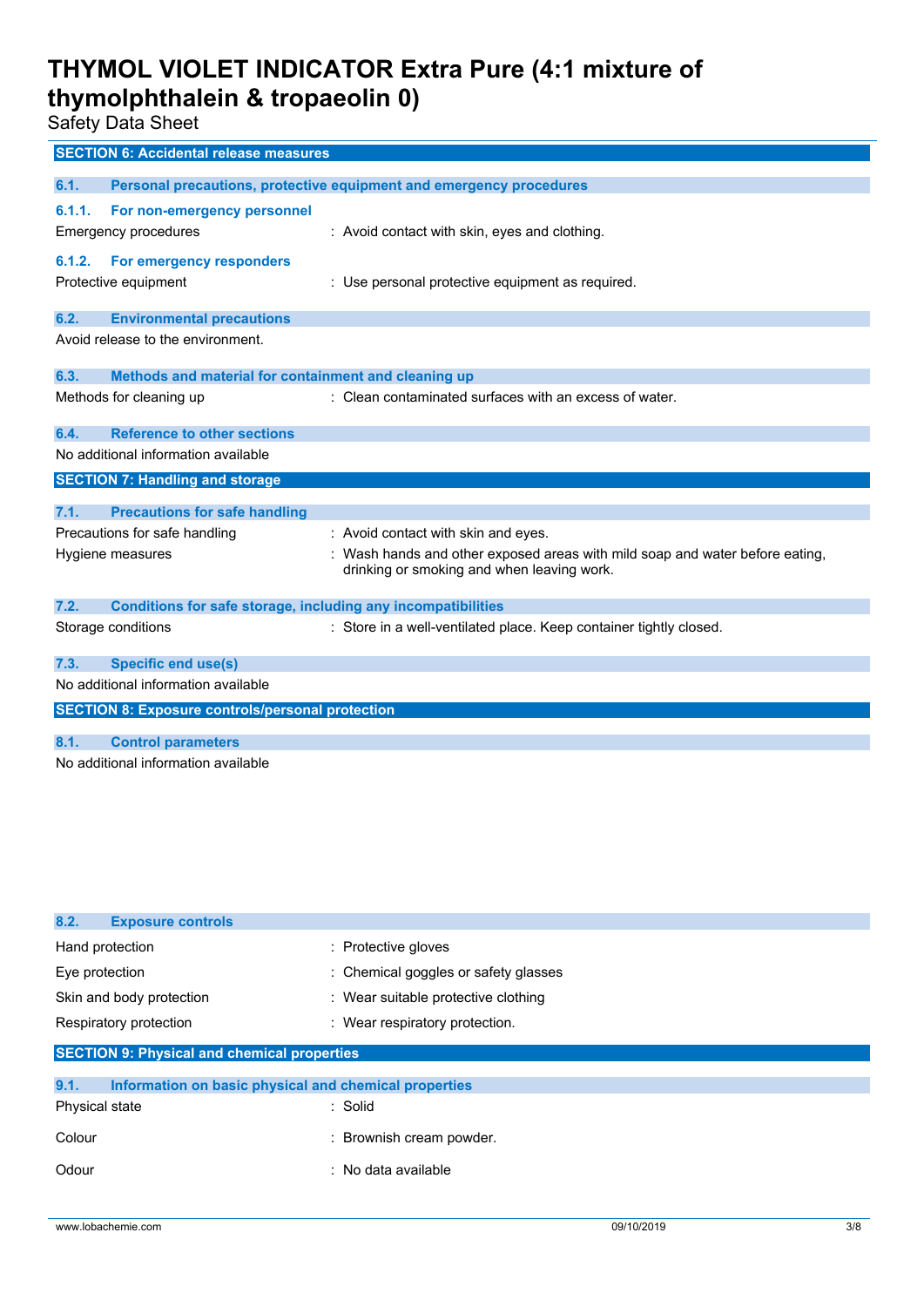Safety Data Sheet

| Odour threshold                            | t                    | No data available |
|--------------------------------------------|----------------------|-------------------|
| рH                                         |                      | No data available |
| Relative evaporation rate (butylacetate=1) | $\ddot{\cdot}$       | No data available |
| Melting point                              |                      | 250 - 253 °C      |
| Freezing point                             |                      | No data available |
| Boiling point                              |                      | No data available |
| Flash point                                |                      | No data available |
| Auto-ignition temperature                  |                      | No data available |
| Decomposition temperature                  |                      | No data available |
| Flammability (solid, gas)                  |                      | No data available |
| Vapour pressure                            |                      | No data available |
| Relative vapour density at 20 °C           | $\ddot{\phantom{0}}$ | No data available |
| Relative density                           |                      | No data available |
| Solubility                                 |                      | No data available |
| Log Pow                                    |                      | No data available |
| Viscosity, kinematic                       |                      | No data available |
| Viscosity, dynamic                         |                      | No data available |
| <b>Explosive properties</b>                |                      | No data available |
| Oxidising properties                       |                      | No data available |
| <b>Explosive limits</b>                    |                      | No data available |

| 9.2.  | <b>Other information</b>                    |
|-------|---------------------------------------------|
|       | No additional information available         |
|       | <b>SECTION 10: Stability and reactivity</b> |
| 10.1. | <b>Reactivity</b>                           |
|       | No additional information available         |
| 10.2. | <b>Chemical stability</b>                   |
|       | Stable under normal conditions.             |
| 10.3. | <b>Possibility of hazardous reactions</b>   |
|       | No additional information available         |
| 10.4. | <b>Conditions to avoid</b>                  |
|       | Direct sunlight. Moisture.                  |
| 10.5. | <b>Incompatible materials</b>               |
|       | No additional information available         |
| 10.6. | <b>Hazardous decomposition products</b>     |
|       | No additional information available         |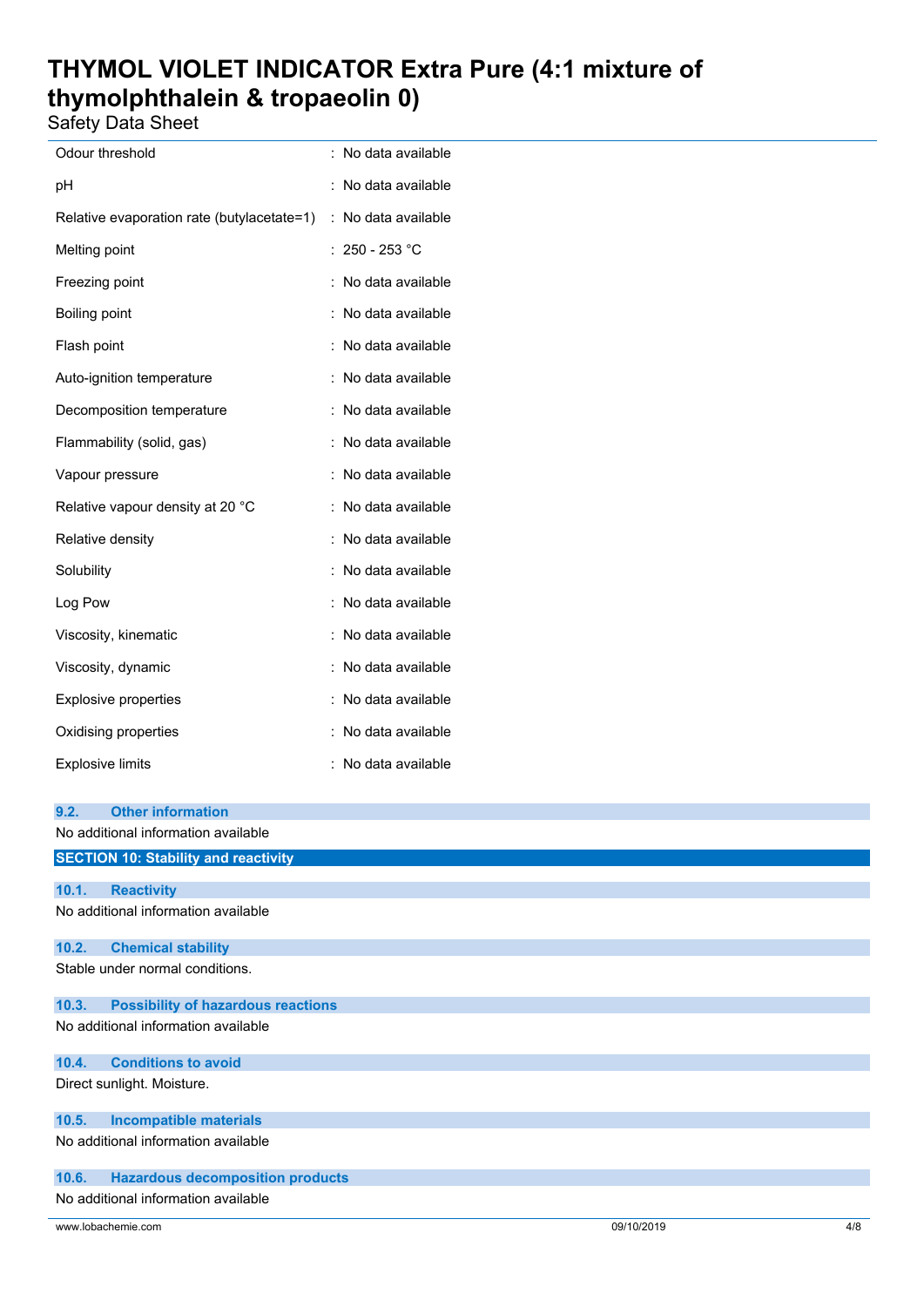Safety Data Sheet

### **SECTION 11: Toxicological information**

| 11.1.<br>Information on toxicological effects               |                                      |
|-------------------------------------------------------------|--------------------------------------|
| Acute toxicity                                              | : Not classified                     |
| Skin corrosion/irritation<br>Serious eye damage/irritation  | : Not classified<br>Not classified   |
| Respiratory or skin sensitisation<br>Germ cell mutagenicity | : Not classified<br>: Not classified |
| Carcinogenicity                                             | $\colon$ Not classified              |
| Reproductive toxicity<br>STOT-single exposure               | : Not classified<br>: Not classified |
| STOT-repeated exposure                                      | : Not classified                     |
| Aspiration hazard                                           | : Not classified                     |

| <b>SECTION 12: Ecological information</b>          |      |
|----------------------------------------------------|------|
|                                                    |      |
| 12.1.<br><b>Toxicity</b>                           |      |
| No additional information available                |      |
| 12.2.<br><b>Persistence and degradability</b>      |      |
| No additional information available                |      |
| 12.3.<br><b>Bioaccumulative potential</b>          |      |
|                                                    |      |
| THYMOLPHTHALEIN INDICATOR AR (125-20-2)            |      |
| Log Pow                                            | 7.06 |
| <b>Mobility in soil</b><br>12.4.                   |      |
| No additional information available                |      |
| <b>Results of PBT and vPvB assessment</b><br>12.5. |      |
| No additional information available                |      |
| <b>Other adverse effects</b><br>12.6.              |      |
| No additional information available                |      |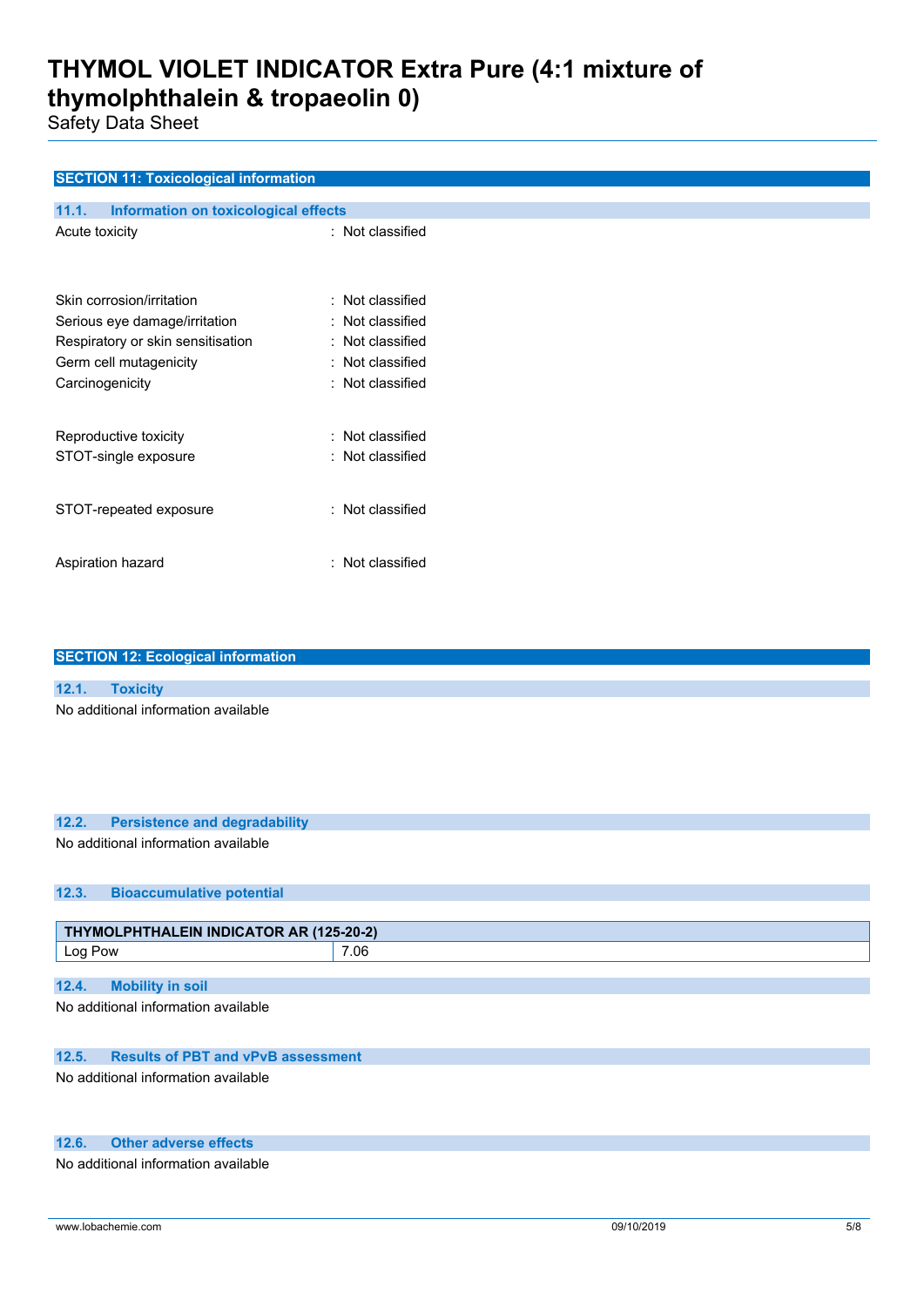Safety Data Sheet

| <b>SECTION 13: Disposal considerations</b>       |                                          |  |
|--------------------------------------------------|------------------------------------------|--|
| 13.1.<br><b>Waste treatment methods</b>          |                                          |  |
| No additional information available              |                                          |  |
| <b>SECTION 14: Transport information</b>         |                                          |  |
| In accordance with ADR / RID / IMDG / IATA / ADN |                                          |  |
| 14.1.<br><b>UN number</b>                        |                                          |  |
| UN-No. (ADR)                                     | Not applicable                           |  |
| UN-No. (IMDG)                                    | Not applicable                           |  |
| UN-No. (IATA)                                    | Not applicable                           |  |
| UN-No. (ADN)                                     | Not applicable                           |  |
| UN-No. (RID)                                     | : Not applicable                         |  |
| 14.2.<br><b>UN proper shipping name</b>          |                                          |  |
| Proper Shipping Name (ADR)                       | Not applicable                           |  |
| Proper Shipping Name (IMDG)                      | Not applicable                           |  |
| Proper Shipping Name (IATA)                      | Not applicable                           |  |
| Proper Shipping Name (ADN)                       | Not applicable                           |  |
| Proper Shipping Name (RID)                       | : Not applicable                         |  |
| 14.3.<br><b>Transport hazard class(es)</b>       |                                          |  |
| <b>ADR</b>                                       |                                          |  |
| Transport hazard class(es) (ADR)                 | : Not applicable                         |  |
| <b>IMDG</b>                                      |                                          |  |
| Transport hazard class(es) (IMDG)                | : Not applicable                         |  |
|                                                  |                                          |  |
| <b>IATA</b>                                      |                                          |  |
| Transport hazard class(es) (IATA)                | : Not applicable                         |  |
| <b>ADN</b>                                       |                                          |  |
| Transport hazard class(es) (ADN)                 | : Not applicable                         |  |
|                                                  |                                          |  |
| <b>RID</b>                                       |                                          |  |
| Transport hazard class(es) (RID)                 | : Not applicable                         |  |
| 14.4.<br><b>Packing group</b>                    |                                          |  |
| Packing group (ADR)                              | : Not applicable                         |  |
| Packing group (IMDG)                             | Not applicable                           |  |
| Packing group (IATA)                             | Not applicable                           |  |
| Packing group (ADN)                              | Not applicable                           |  |
| Packing group (RID)                              | Not applicable                           |  |
| 14.5.<br><b>Environmental hazards</b>            |                                          |  |
| Dangerous for the environment                    | : No                                     |  |
| Marine pollutant                                 | No                                       |  |
| Other information                                | : No supplementary information available |  |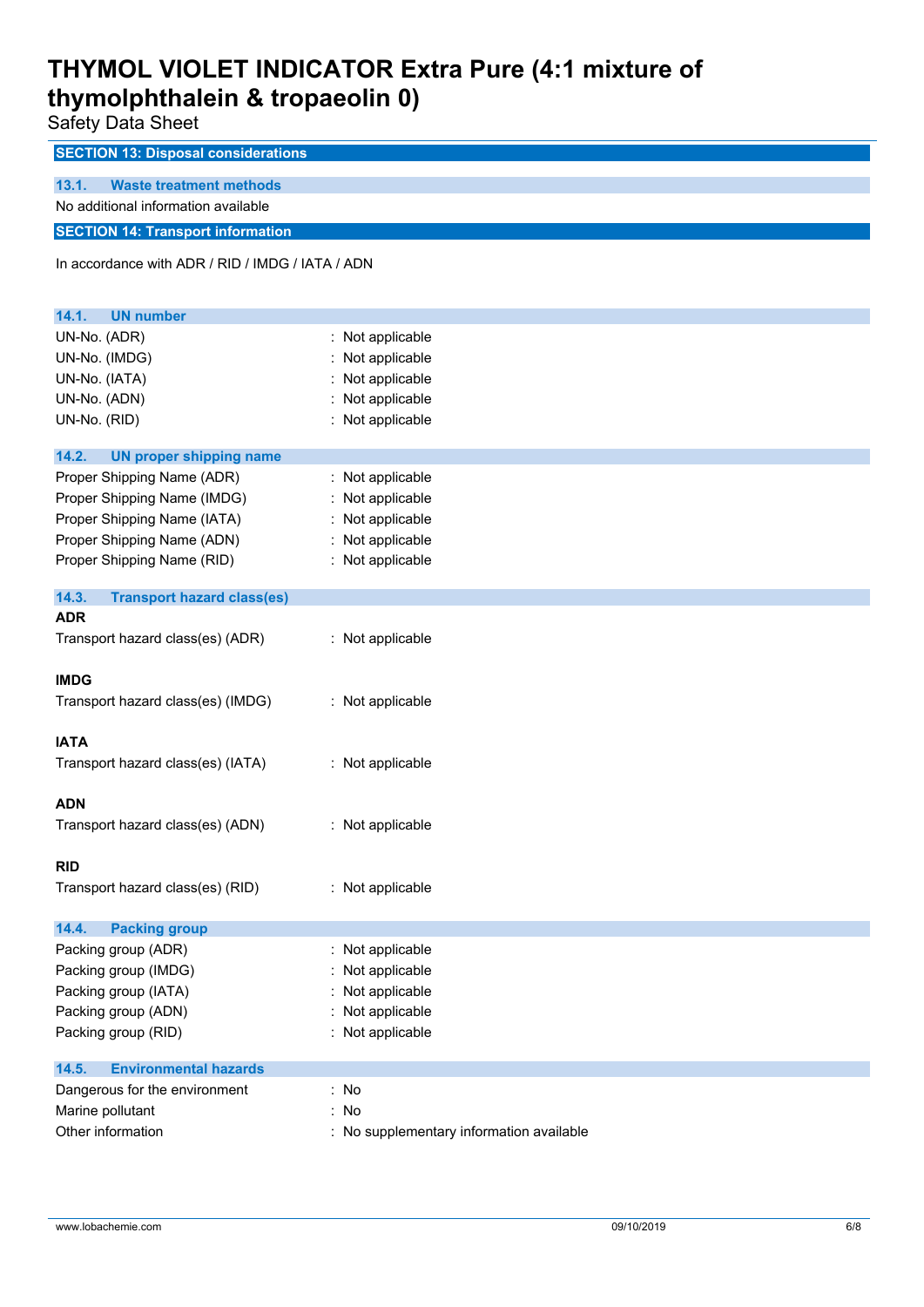Safety Data Sheet

**14.6. Special precautions for user**

**- Overland transport**

Not applicable

**- Transport by sea** Not applicable

**- Air transport**

Not applicable

**- Inland waterway transport** Not applicable

**- Rail transport**

Not applicable

**14.7. Transport in bulk according to Annex II of MARPOL 73/78 and the IBC Code**

Not applicable

**SECTION 15: Regulatory information**

**15.1. Safety, health and environmental regulations/legislation specific for the substance or mixture**

**15.1.1. EU-Regulations**

Contains no REACH substances with Annex XVII restrictions Contains no substance on the REACH candidate list

Contains no REACH Annex XIV substances

#### **15.1.2. National regulations**

#### **Germany**

| Reference to AwSV                                                                       | : Water hazard class (WGK) 3, Highly hazardous to water (Classification according to<br>AwSV, Annex 1) |
|-----------------------------------------------------------------------------------------|--------------------------------------------------------------------------------------------------------|
| 12th Ordinance Implementing the Federal<br>Immission Control Act - 12. BlmSchV          | : Is not subject of the 12. BlmSchV (Hazardous Incident Ordinance)                                     |
| <b>Netherlands</b>                                                                      |                                                                                                        |
| SZW-lijst van kankerverwekkende stoffen                                                 | : None of the components are listed                                                                    |
| SZW-lijst van mutagene stoffen                                                          | : None of the components are listed                                                                    |
| NIET-limitatieve lijst van voor de<br>voortplanting giftige stoffen – Borstvoeding      | : None of the components are listed                                                                    |
| NIET-limitatieve lijst van voor de<br>voortplanting giftige stoffen -<br>Vruchtbaarheid | : None of the components are listed                                                                    |
| NIET-limitatieve lijst van voor de<br>voortplanting giftige stoffen – Ontwikkeling      | : None of the components are listed                                                                    |